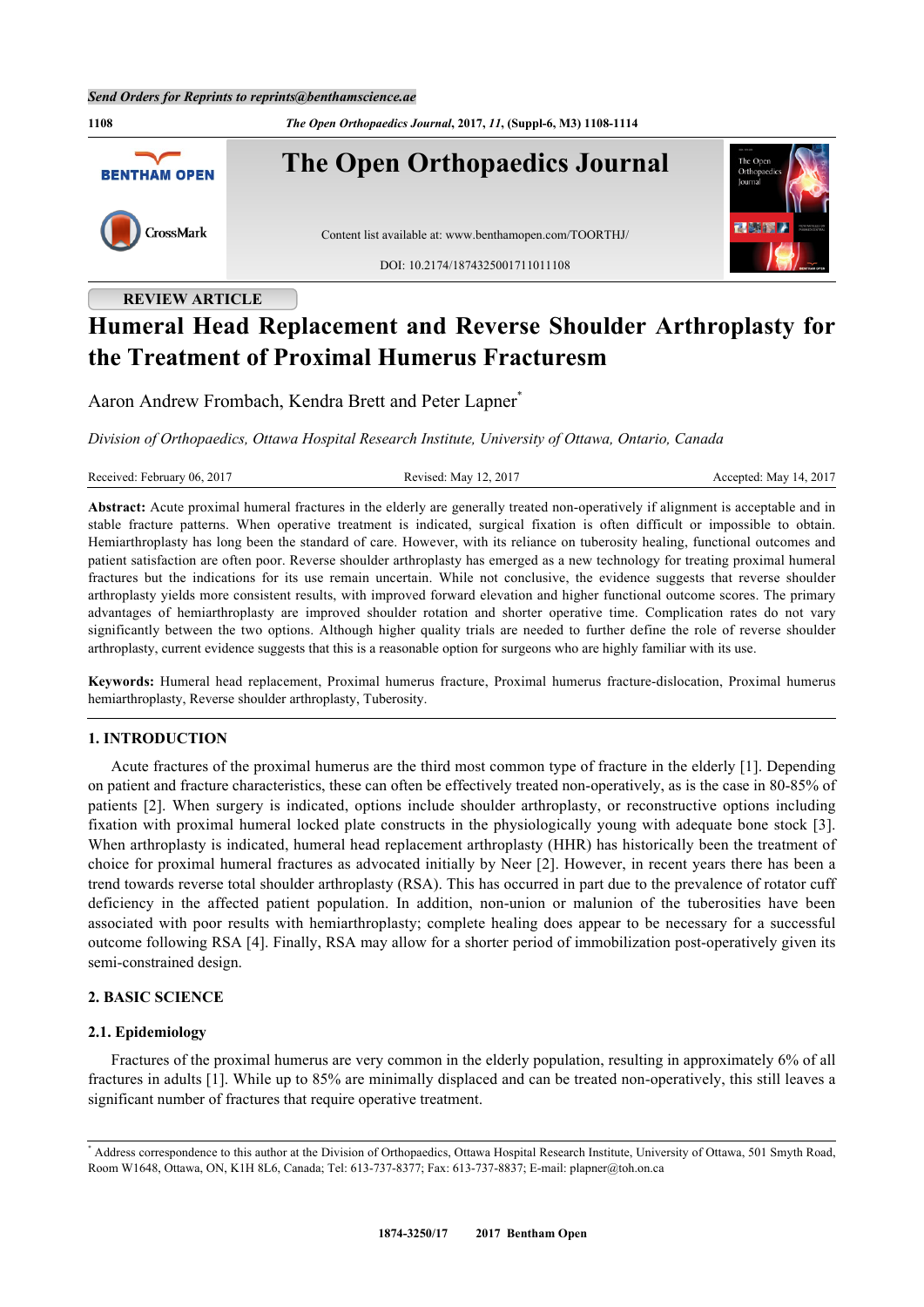# **2.2. Diagnosis/Classification**

In 1970, Neer described the classification that is most prevalent today [[2\]](#page-6-0). This classification system is based on the number of main anatomical fragments, or parts (two, three, or four) which are defined as the humeral head, greater tuberosity, lesser tuberosity and humeral shaft, having displacement of 1cm or angulation of 45 degrees from their anatomic position. Variant patterns include head splitting fractures which are generally treated with arthroplasty except in the physiologically young and active patients, fracture dislocations which have a high incidence of associated neurovascular injury, and fractures of the anatomic neck with minimal calcar remaining that are prone to avascular necrosis of the humeral head [\[3](#page-6-1)].

# **3. CLINICAL DECISION MAKING**

High demand and physiologically young patients may have increased tolerance for repeat surgery and it may be reasonable to attempt a reconstruction even in higher grade proximal humerus fractures in this population. Low functional demand patients may be better served with a replacement, and those with pre-morbid symptoms of rotator cuff pathology or evidence of rotator cuff arthrosis may be better served with RSA [[4\]](#page-6-2). RSA is contraindicated in the setting of axillary nerve injury however.

Based on radiographic criteria, primary arthroplasty may be indicated if healing is unlikely or if there is vascular compromise of the humeral head [[5](#page-6-3)]. Fractures of articular surface (head splitting fractures) are considered a strong indication for primary arthroplasty. Factors associated with vascular compromise of the humeral head constitute relative indications for primary arthroplasty and include the following: anatomic neck fractures with minimal blood supply remaining for the humeral head (calcar spike < 8mm remaining attached to the humeral head), lack of a medial hinge and gross angulation and/or displacement of the fragments, specifically the humeral head and/or the tuberosities [[5\]](#page-6-3). Radiographs are often sufficient for preoperative planning but a CT may be obtained to confirm a head splitting fracture and to further delineate the extent of articular surface involvement, the degree of comminution, and the relative positions of the fragments.

### **4. OPERATIVE TECHNIQUES**

Both HHR and RSA have been extensively described in the literature and the operative techniques are not within the scope of this article [\[6\]](#page-6-4). With rare exception, both techniques utilize a deltopectoral approach to the shoulder with various options for subscapularis management. In hemiarthroplasty the component stem is generally inserted with cemented technique and the prosthetic humeral head articulates with the native glenoid. If the fracture involves the tuberosities, they are fixated to the shaft and bone graft may be used to augment healing potential. With fracture treatment, RSA fixation is generally with cement although cementless options exist.

# **5. HUMERAL HEAD REPLACEMENT – CLINICAL OUTCOMES**

In one systematic review of patients treated with HHR for proximal humeral fractures, 41% of patients reported unsatisfactory outcomes [\[7](#page-6-5)]. However 40% also reported satisfactory to excellent outcomes, which included pain only with vigorous activity. Overall, with an analysis of over 800 HHR cases, the mean forward elevation was 106 degrees, external rotation 30 degrees and the Constant score was 56.6. Eleven percent of patients had complications related to tuberosity fixation and 6.8% had superior subluxation of the humeral head on follow-up radiographs [\[7](#page-6-5)].

# **6. REVERSE SHOULDER ARTHROPLASTY** *VS.* **HUMERAL HEAD REPLACEMENT**

No long term outcome studies have been published on RSA in the fracture setting. This has led many authors to question its durability and the wisdom of using this implant in physiologically younger patients for fracture [\[4](#page-6-2)]. Current indications for RSA include advanced age and decreased functional demand, rotator cuff arthropathy, chronic fractures, or failed hemiarthroplasty [[8\]](#page-6-6). Risks specific to RSA include glenoid component loosening, glenoid notching, infection, complex regional pain syndrome, and proximal bone resorption. Intraoperative fracture of the glenoid may prevent insertion of the glenoid baseplate [\[8](#page-6-6)]. In systematic reviews comparing RSA with HHR, both Ferrell *et al.* and Namdari *et al.* found increased complication rates with RSA as compared to HHR, while Mata-Fink *et al.* reported better outcomes overall with RSA compared to HHR based on the Constant score, ASES and OSS [[9](#page-6-7) - [11\]](#page-6-8).

Range of motion (ROM) comparison between the two procedures by Mata-Fink *et al.* demonstrated superior forward elevation with RSA with mildly decreased external rotation [\[11](#page-6-8)]. Ferrell *et al.* similarly found superior forward elevation without a significant decrease in external rotation with RSA [[9\]](#page-6-7). However, Namdari *et al.* did not observe any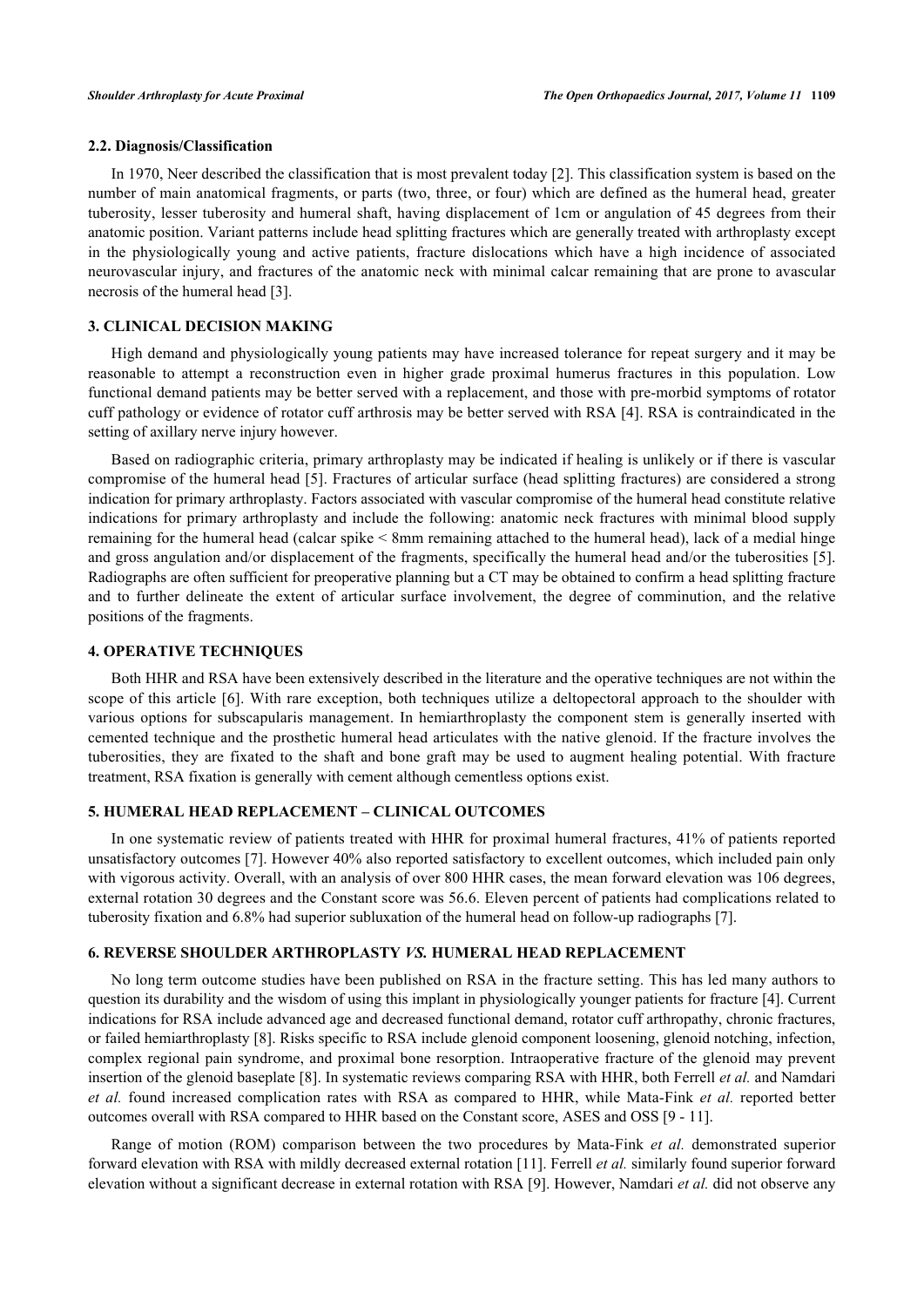significant range of motion differences between the two prostheses[[10\]](#page-6-9), and with follow-up averaging under 30 months, the Constant and ASES scores were not significantly different between HHR and RSA in their analysis. Complication rates were higher with RSA but revision rates were higher with HHR in the analysis by both Ferrell *et al.* and Namdari *et al.* [\[9](#page-6-7), [10\]](#page-6-9). Mata-Fink *et al.* did not find a significant difference in either revision or complication rates [\[11](#page-6-8)]. It is important to consider however that a revision option exists for HHR (to RSA) which may explain why this option may be more readily considered than revision of a RSA in which reconstructive options are far more limited.

The results of these three systematic reviews did not demonstrate clear superiority of one prosthetic option over the other. Both appear to be viable options; further prospective studies are needed to further elicit differences in functional outcomes and to further define optimal indications.

Sebastia-Forcada *et al.* conducted the only randomized trial in the literature to date comparing RSA with HHR for acute proximal humeral fractures [[12\]](#page-6-10), Table **[1](#page-2-0)**. All patients underwent CT scan imaging. There was a minimum 2 year follow-up. A single modular system was used and the post-operative rehabilitation program was standardized across both groups. Functional outcome measures including the Constant, DASH, UCLA scores, active range of motion and tuberosity healing, were significantly higher in patients treated with RSA. The revision rate was lower with RSA. Functional outcomes were poorer with revision of HHR to RSA compared to cases treated with RSA primarily. Successful outcomes in the HHR group were dependent on tuberosity healing. The presence of an irreparable rotator cuff was a strong predictor of failure in HHR [\[12](#page-6-10)].

Baudi *et al.* [[13\]](#page-6-11) reported greater improvement in the Constant, ASES score and ROM in patients treated with RSA over hemiarthroplasty. Sub-group analysis demonstrated that this difference was most pronounced in the most elderly patient group (>75 years). No significant differences were observed in the DASH scores between groups however [\[13](#page-6-11)].

Cuff and Pupello [[14](#page-6-12)] compared HHR and RSA in a prospective study. Fifty-three patients with three and four part fractures in patients older than 70 years were included. ASES, SST scores, ROM, and patient satisfaction were significantly higher in RSA than in HHR. Functional outcome measures and ROM were significantly higher in patients with healed tuberosities, although these scores were lower than in patients treated with RSA regardless of tuberosity healing [[14\]](#page-6-12).

| <b>Study</b>  | Population<br>(n, mean<br>age, %<br>male)                                                          | Comparison                                                                                      | <b>Fracture Type</b>                                  | <b>Follow Up</b><br>(Months,<br><b>Outcome</b><br><b>Measures</b> )                                                                | <b>Main Findings</b>                                                                                                                                                                                                                                                                                                                            | Limitations                                                                                                          | <b>Conclusion</b>                                                                                                                                                                   |
|---------------|----------------------------------------------------------------------------------------------------|-------------------------------------------------------------------------------------------------|-------------------------------------------------------|------------------------------------------------------------------------------------------------------------------------------------|-------------------------------------------------------------------------------------------------------------------------------------------------------------------------------------------------------------------------------------------------------------------------------------------------------------------------------------------------|----------------------------------------------------------------------------------------------------------------------|-------------------------------------------------------------------------------------------------------------------------------------------------------------------------------------|
| Gallinet 2009 | <b>HHR</b><br>$n=17$<br>74 (49-95)<br>12% male<br><b>RSA</b><br>$n=16$<br>74 (58-84)<br>$19%$ male | Short term<br>Retrospective<br>Non-randomized<br>HHR done<br>1996-2001<br>RSA done<br>2002-2004 | Three or four part $(6-18)$<br>displaced<br>fractures | <b>HHR 16.5mth</b><br>$(6-55)$<br>RSA 12.4mth<br>Active joint<br>amplitude<br>Constant<br><b>DASH</b><br>Standard X-ray 3 abnormal | RSA had better:<br>-anterior elevation<br>$(97° \text{ vs. } 54°)*$<br>-Abduction (91°<br>vs. $60^{\circ}$ <sup>*</sup><br>-Constant (53 vs.<br>$(39)^*$<br>HHR had better:<br>-external rotation<br>$(14^{\circ} \text{ vs. } 9^{\circ})$<br>No difference in<br><b>DASH</b><br>tuberosity<br>fixations in HHR<br>15 glenoid notches<br>in RSA | Retrospective<br>Non-randomized<br>HHR vs. RSA was<br>determined by year<br>$\log S_x$<br>Small n<br>Short follow up | While clinical<br>results were better<br>for RSA, patient<br>did not necessarily<br>experience a<br>benefit in quality<br>of life (DASH)<br>RSA only used in<br>patients >70 years. |
| Young 2010    | <b>HHR</b><br>$n=10$<br>75.5<br>20% male<br><b>RSA</b><br>$n=10$<br>77.2<br>$0\%$ male             | Retrospective<br>Non-randomized<br>HHR done from<br>2003-2005<br>RSA done from<br>$2005 - ?$    | Three and four<br>part factures                       | HHR 44mth<br>$(24-56)$<br>RSA 22mth<br>$(16-37)$<br>Satisfaction<br><b>ASES</b><br>Oxford<br>shoulder score<br>X-rays              | No differences in<br>outcome scores<br>between groups<br>Two<br>complications in<br><b>HHR</b>                                                                                                                                                                                                                                                  | Non-randomized<br>Small n<br>HHR vs. RSA was<br>determined by year<br>of Sx<br>Different follow up<br>periods        | The anticipated<br>functional gains of<br>RSA were not<br>realized<br>Larger prospective<br>trials are needed.                                                                      |

<span id="page-2-0"></span>**Table 1. Summary of studies comparing humeral head replacement and reverse shoulder arthroplasty.**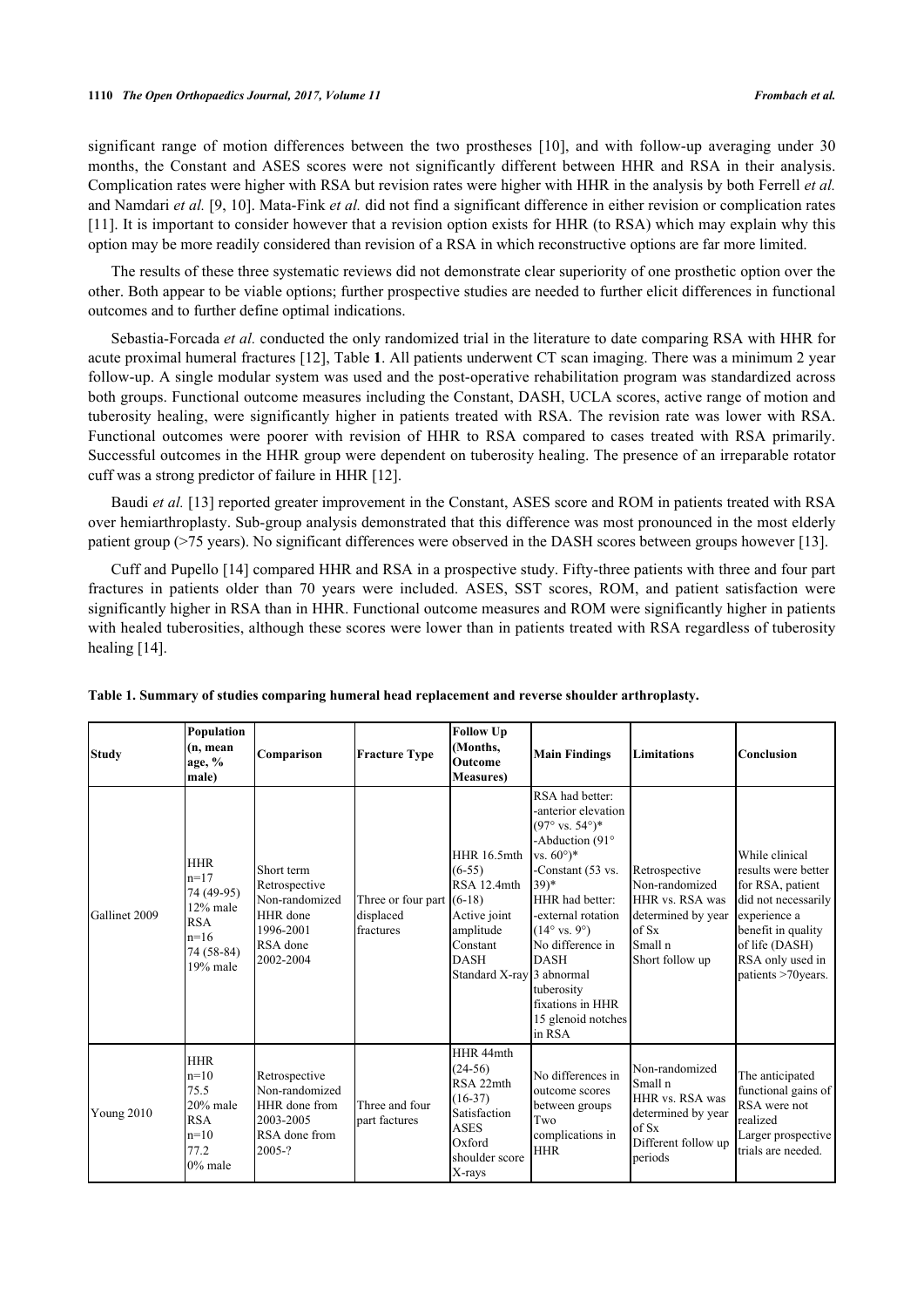| (Table 1) contd |                                                                                                          |                                                                                              |                                                                                                        |                                                                                                                                       |                                                                                                                                                                                                                                                                                                                                                                                                                                                                                                                                                                                                                                                                                                                  |                                                                                                                                                                                   |                                                                                                                             |
|-----------------|----------------------------------------------------------------------------------------------------------|----------------------------------------------------------------------------------------------|--------------------------------------------------------------------------------------------------------|---------------------------------------------------------------------------------------------------------------------------------------|------------------------------------------------------------------------------------------------------------------------------------------------------------------------------------------------------------------------------------------------------------------------------------------------------------------------------------------------------------------------------------------------------------------------------------------------------------------------------------------------------------------------------------------------------------------------------------------------------------------------------------------------------------------------------------------------------------------|-----------------------------------------------------------------------------------------------------------------------------------------------------------------------------------|-----------------------------------------------------------------------------------------------------------------------------|
| <b>Study</b>    | Population<br>(n, mean<br>age, %<br>male)                                                                | Comparison                                                                                   | <b>Fracture Type</b>                                                                                   | <b>Follow Up</b><br>(Months,<br>Outcome<br><b>Measures</b> )                                                                          | <b>Main Findings</b>                                                                                                                                                                                                                                                                                                                                                                                                                                                                                                                                                                                                                                                                                             | <b>Limitations</b>                                                                                                                                                                | Conclusion                                                                                                                  |
| Cuff 2013       | <b>HHR</b><br>$n = 23$<br>74.1 (70-88)<br>39% male<br><b>RSA</b><br>$n = 24$<br>74.8 (70-86)<br>42% male | prospective<br>non-randomized<br>26 HHR pt. then<br>27 RSA pt                                | 4 Part, or 3 part<br>w/ severe<br>comminution of<br>greater tuberosity,<br>or split of<br>humeral head | 30mth<br>$(24-48$ mth $)$<br>ASES<br>SST<br>Satisfactory or<br>not<br><b>ROM</b><br>Standard X-<br>rays                               | RSA had better:<br>-ASES $(77 \text{ vs.}$<br>$62)*$<br>$-$ SST (7.4 vs. 5.8)*<br>-forward elevation<br>$(139° vs. 100°)*$<br>-satisfaction (91%<br>vs. $61\%$ <sup>*</sup><br>-tuberosity healing<br>$(83\% \text{ vs. } 61\%)$<br>(NS)<br>Similar<br>complication rates<br>HHR success was<br>dependent on<br>tuberosity healing                                                                                                                                                                                                                                                                                                                                                                               | Non-randomized<br>HHR had longer<br>follow up<br>No pre-op ASES or<br><b>SST</b>                                                                                                  | RSA had better<br>clinical outcomes<br>than HA<br><b>HHR</b> outcomes<br>depended on<br>tuberosity healing,<br>RSA did not. |
| Baudi 2014      | <b>HHR</b><br>$n=28$<br>71.4<br><b>RSA</b><br>$N = 25$<br>77.3<br>7 male<br>46 female                    | Retrospective<br>Non-randomized<br>Examined 3 ways:<br>-whole group<br>$->65 < 75$<br>$-275$ | Four part<br>displacement<br>fractures                                                                 | $27.5$ mth<br>$(12-64$ mth)<br>Constant<br><b>ASES</b><br><b>DASH</b><br>Strength in<br>abduction,<br>ER1, ER2<br>Standard X-<br>rays | Whole group RSA<br>had better:<br>-Constant (56 vs.<br>$(42)^*$<br>- ASES (69 vs.<br>$51)*$<br>-forward elevation<br>$(131^{\circ} \text{ vs. } 89^{\circ})^*$<br>-abduction (128°<br>vs. $82^{\circ}$ <sup>*</sup><br>-tuberosity<br>consolidation<br>$(84\% \text{ vs. } 37\%)*$<br>$>65$ <75 RSA had<br>better:<br>-Constant (61 vs.<br>$(37)^*$<br>- forward<br>elevation (135° vs.<br>$77^{\circ}$ ) *<br>-abduction (136°<br>vs. $67^{\circ}$ <sup>*</sup><br>>75 RSA had<br>better<br>-Constant (52 vs.<br>$(40)*$<br>-ASES $(67$ vs.<br>$(46)^*$<br>- forward<br>elevation (125° vs.<br>$35^\circ$ <sup>*</sup><br>-abduction (120°<br>vs. $80^{\circ}$ <sup>*</sup><br>No differences in<br><b>DASH</b> | Retrospective, non-<br>randomized<br>3 types of<br>prosthesis used<br>Multiple<br>comparisons and<br>analyses performed<br>No group<br>characteristics<br>Follow up is<br>unclear | Authors fail to<br>make any<br>definitive<br>conclusion.                                                                    |
| Boyle 2013      | 55 RSA<br>$(79.6 \text{ yrs.})$<br>$7\%$ )<br>313 HHR<br>$(71.9 \text{ yrs},$<br>$22\%)$                 | Retrospective<br>Registry Study                                                              | Acute proximal<br>humerus fracture                                                                     | Oxford<br>Shoulder Score<br>Mortality<br>Revision                                                                                     | OSS Same at 6/12<br>OSS at 5 years<br>$RSA=41.5$<br>OSS at 5 years<br>HHR=32.3<br>Revision and<br>mortality same                                                                                                                                                                                                                                                                                                                                                                                                                                                                                                                                                                                                 | No radiographic<br>evaluation<br>No preop<br>characteristics<br>Unequal<br>demographics                                                                                           | RSA had higher<br>functional scores<br>at 5 year follow-up<br>than HHR.                                                     |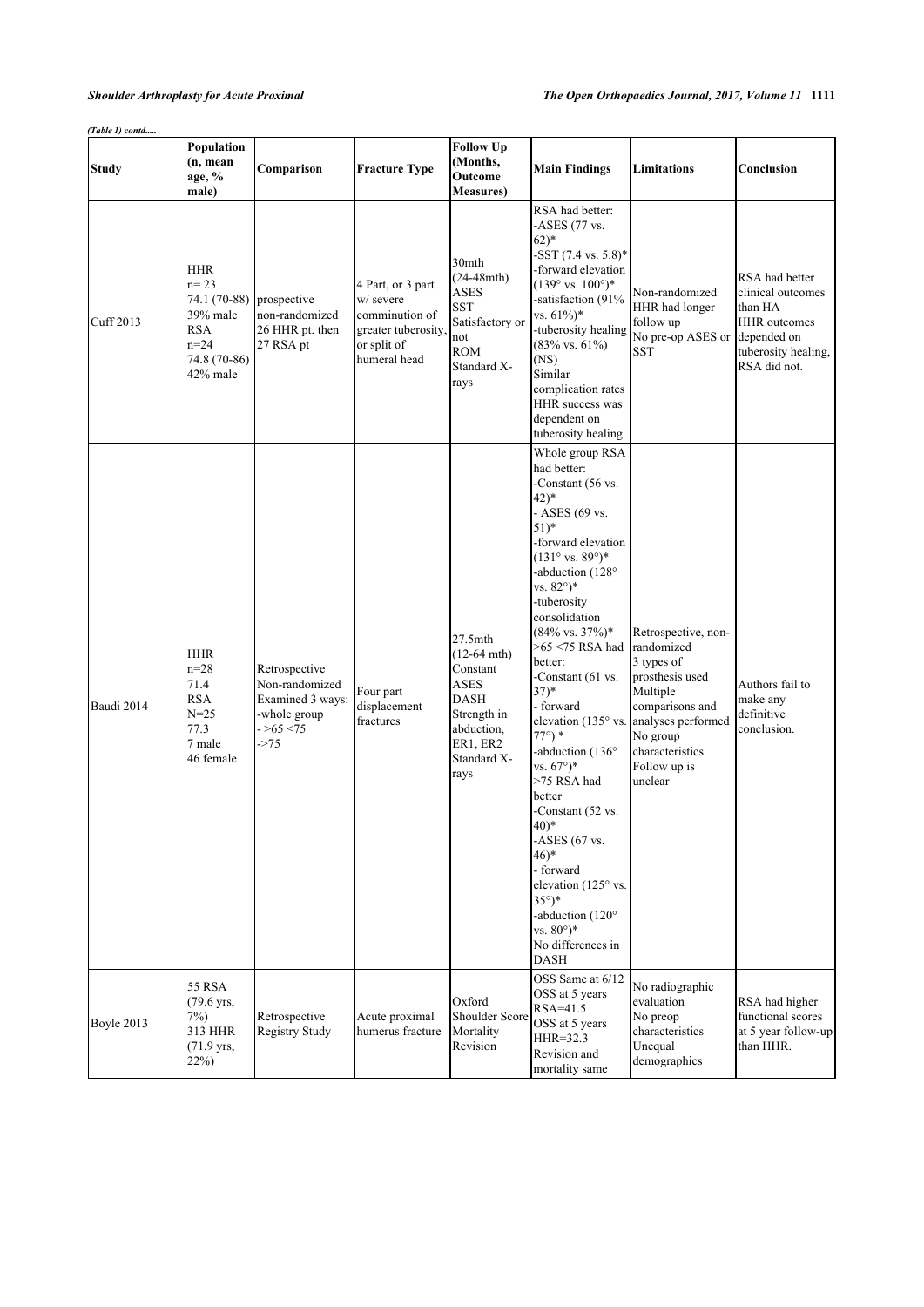*(Table 1) contd.....*

| <b>Study</b>             | Population<br>(n, mean<br>age, %<br>male)                                                            | Comparison                                                             | <b>Fracture Type</b>                                                                                                                                            | <b>Follow Up</b><br>(Months,<br>Outcome<br><b>Measures</b> )                                                                 | <b>Main Findings</b>                                                                                                                                                                                                                                                                                                                                                                 | Limitations                                                                                                                   | Conclusion                                                                                                                                                                                                         |
|--------------------------|------------------------------------------------------------------------------------------------------|------------------------------------------------------------------------|-----------------------------------------------------------------------------------------------------------------------------------------------------------------|------------------------------------------------------------------------------------------------------------------------------|--------------------------------------------------------------------------------------------------------------------------------------------------------------------------------------------------------------------------------------------------------------------------------------------------------------------------------------------------------------------------------------|-------------------------------------------------------------------------------------------------------------------------------|--------------------------------------------------------------------------------------------------------------------------------------------------------------------------------------------------------------------|
| Chalmers 2014            | $HHR=9$<br>$\text{(age=72)}$<br>$Male = 25$<br>$RSA=9$<br>$(age=77)$<br>$Male = 22)$                 | Retrospective<br>Case-Controlled<br>Cohort<br>9 RSA<br>9 HHR<br>9 ORIF | Three and Four<br>part displaced<br>fractures from<br>ground level fall                                                                                         | SF12<br><b>SST</b><br><b>ASES</b><br>ROM (AFE)<br>Cost analysis                                                              | No difference in<br>ASES, SST or<br><b>SF12</b><br>Faster and more<br>predictable return<br>of AFE<br>RSA equal cost to<br>ORIF, cheaper<br>than HHR by<br>$\sim$ \$5000/patient                                                                                                                                                                                                     | Small, retrospective<br>cohort study with<br>short F/U<br>No pre-op<br>characteristics                                        | Significantly less<br>expensive with<br>better outcomes of<br>RSA than HHR                                                                                                                                         |
| Garrigues 2012           | <b>11 RSA</b><br>12 HHR                                                                              | Retrospective<br>Review                                                | 3 and 4 part<br>fractures                                                                                                                                       | $F/U=3.6$ years<br>ASES, AFE,<br>UPenn<br>Shoulder<br>Score,<br><b>SANE</b>                                                  |                                                                                                                                                                                                                                                                                                                                                                                      |                                                                                                                               |                                                                                                                                                                                                                    |
| Sebastia-Forcada<br>2014 | <b>HHR</b><br>$n=30$<br>73.3 (70-83)<br>17% male<br><b>RSA</b><br>$n=31$<br>74.7 (70-85)<br>13% male | Prospective<br><b>RCT</b><br>Blinded<br>HHR vs. RSA                    | Displaced 4 part<br>factures, fracture<br>dislocations with<br>3 part fractures,<br>head splitting<br>with more than<br>40% articular<br>surface<br>involvement | HHR 27.7 mth<br>$(24-49)$<br>RSA 29.4 mth<br>$(24-44)$<br>Constant<br><b>UCLA</b><br><b>OuickDASH</b><br>Standard X-<br>rays | RSA had better:<br>-functional scores<br>and active ROM<br>(but not dif in<br>internal rotation)<br>-Constant (56 vs.<br>$(40)*$<br>-Pain [mild or non<br>$(14)$ vs. moderate<br>or severe $(8.8)$ <sup>*</sup><br>-Anterior forward<br>$(120 \text{ vs. } 79)^*$<br>-UCLA score (29<br>$vs. 21)*$<br>-DASH $(17$ vs.<br>$24)*$<br>-rate of clinical<br>failure (26% vs.<br>$57\%)*$ | Low healing rate of obtained with<br>tuberosities<br>Short follow up<br>limits interpretation HHR with failure<br>of results. | Significantly<br>better functional<br>outcome and<br>revision rate were<br><b>RSA</b><br>Worst outcomes of<br>of tuberosities to<br>heal; but healing<br>of tuberosities was<br>not associated<br>with RSA success |

In another retrospective study that compared HHR with RSA, Gallinet *et al.* [[15\]](#page-6-13) observed that 21 patients treated with HHR had worse Constant scores and decreased forward elevation and abduction than the 19 patients treated with RSA. However, the DASH scores were not significantly different and the RSA group had increased rotation. Radiographic complications included three patients with tuberosity malunion or non-union in the HHR group compared with 15 cases of scapular notching in the RSA group. However, the clinical relevance of the notching was not discussed; patients with malunited or non-united tuberosities in the HHR group had significanty worse functional outcomes [[15\]](#page-6-13).

In 2013, Boyle *et al.* [\[16](#page-6-14)] reported their findings from the New Zealand Joint registry. This is currently the largest study in the literature, with 368 patients skewed heavily to HHR (313 *vs* 58 RSA). The Oxford Shoulder Score was higher in the RSA group than the HHR group at 5 years. Revision rates were not significantly different between groups [\[16](#page-6-14)].

In a much smaller study, Young *et al.* [\[17](#page-6-15)] did not observe any significant differences in functional scores (ASES, Oxford), ROM or complications rate between 10 RSA and 10 matched HHR patients.

Garrigues *et al.* [\[18](#page-6-16)]. reported on 19 patients with proximal humerus fractures Fig. (**[1](#page-5-1)**) treated with HHR or RSA with followup averaging 3.6 years. Patients with RSA had significantly better functional outcomes scores and satisfaction. The RSA patients were older, with a mean age of 80 years compared to 69 years in the HA group; RSA patients had better forward elevation, and higher functional scores as measured by ASES, University of Pennsylvania score and Single Assessment Numeric Evaluation. Quality of life measures and rotation were not significantly different between groups [[18\]](#page-6-16).

In a cost-effectiveness analysis, Chalmers *et al.* [\[19](#page-6-17)] observed that RSA was less expensive overall when total cost including all factors including post-operative rehabilitation were considered.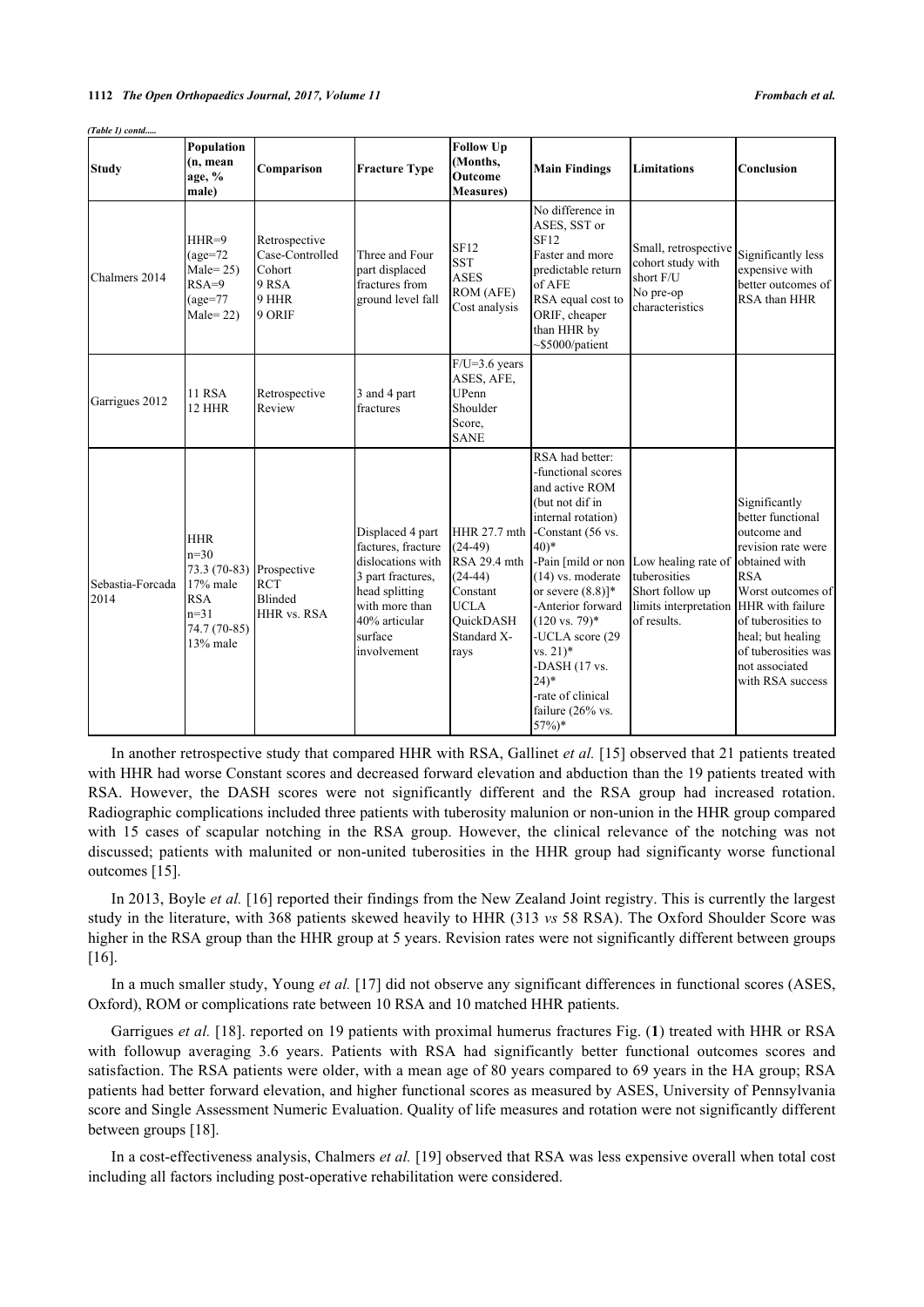# **CONCLUSION**

In summary, both HHR and RSA appear to offer good pain relief with no difference in DASH scores, a measure of disability in daily life, in studies that used this outcome measure. However, functional outcomes in HHR are significantly lower when the tuberosities do not heal, a factor which does not appear to affect the functional outcomes in RSA with the exception of rotation. Survivorship continues to remain a concern with RSA, although revision rates appear to be higher with HHR. The cost of hemiarthroplasty prosthesis is considerably lower than RSA implants; however data suggests that HHR is more expensive when the higher rehabilitation costs are considered. While both HHR and RSA are reasonable implant choices for elderly patients with acute proximal humerus fractures, RSA appears to carry certain advantages, particularly in elderly and low-demand patients, because a successful outcome is much less contingent on tuberosity healing.

<span id="page-5-1"></span>

**Fig. (1). A**) plain xrays of comminuted acute proximal humerus fracture-dislocation. Note comminution of tuberosities and humeral head displacement with minimal calcar remaining. **B**) AP of post-operative day one humeral head replacement showing dislocation of prosthesis from glenoid. **C**) Six month post-operative follow-up AP imaging following revision to reverse total shoulder arthroplasty. Patient was doing functionally well with no complaints of pain and range of motion continuing to improve.

# **LIST OF ABBREVIATIONS**

**HHR** = Humeral Head Replacement

**RSA** = Reverse Shoulder Arthroplasty

# **ETHICS APPROVAL AND CONSENT TO PARTICIPATE**

Not applicable.

# **HUMAN AND ANIMAL RIGHTS**

No Animals/Humans were used for studies that are base of this research.

### **CONSENT FOR PUBLICATION**

Not applicable.

# **CONFLICT OF INTEREST**

Three Dr. Frombach and Dr. Lapner have no relevant conflict of interests to disclose.

# **ACKNOWLEDGEMENTS**

Declared none.

# **REFERENCES**

<span id="page-5-0"></span>[1] Court-Brown CM, Caesar B. Epidemiology of adult fractures: A review. Injury 2006; 37(8): 691-7. [\[http://dx.doi.org/10.1016/j.injury.2006.04.130](http://dx.doi.org/10.1016/j.injury.2006.04.130)] [PMID: [16814787\]](http://www.ncbi.nlm.nih.gov/pubmed/16814787)